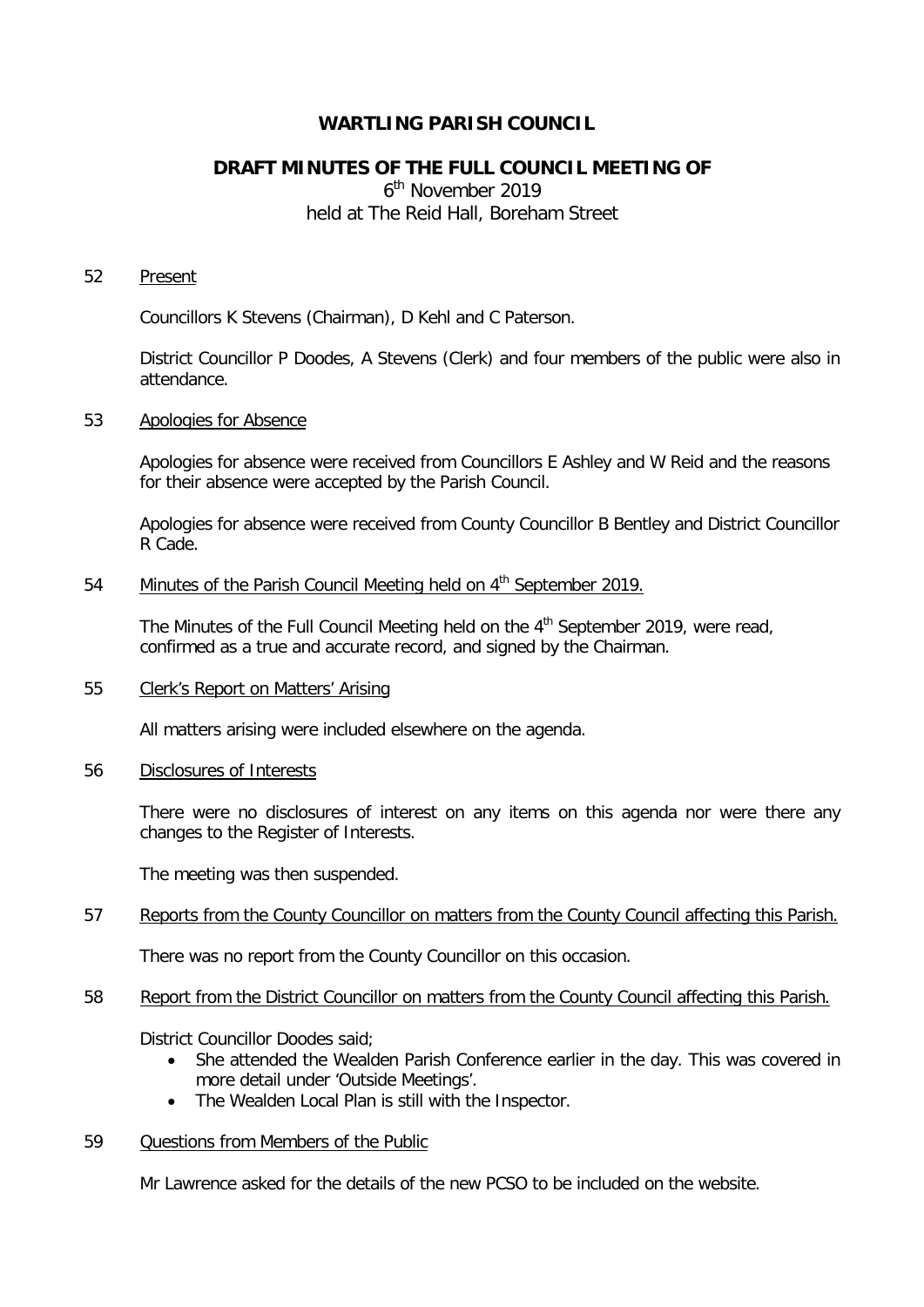The meeting was then re-opened.

### 60 Reports

a) Planning – There was nothing new to report on this occasion. Planning applications were discussed at the end of the meeting.

# b) Environment North

There was nothing new to report from Environment North on this occasion.

### c) Footpaths

There was nothing new to report on footpaths on this occasion.

### d) Environment South

There was nothing new to report from Environment South on this occasion

### e) Highways

Councillor Kehl has been asking Highways to complete the work on the Wartling Road. She was given two dates which have now passed but the work remains unfinished. The Clerk will ask the County Councillor if he can do anything to help.

Councillor Stevens attended a meeting with Huw Merriman MP which had been arranged by District Councillor Doodes. Representatives from six local parishes attended and all six had various road issues. Mr Merriman was sympathetic and said he will do all he can to help resolve them. It was noted that Mr Merriman was a Member of the Transport Select Committee then and may not be after the General Election in December.

f) Police

Councillors Paterson and Kehl said there have been three more accidents on the Wartling Road. Cars have been ended up in the ditches.

### g) Communication

Councillor Reid has kindly taken over the editing of the Parish Council's website and has made some minor changes.

Councillors Stevens said further changes will be needed to comply with the Accessibility Regulations.

### h) Speedwatch

The Parish Council has carried out four more Speedwatch Sessions since the last Full Council Meeting. One car was being driven at 56mph outside The Lamb.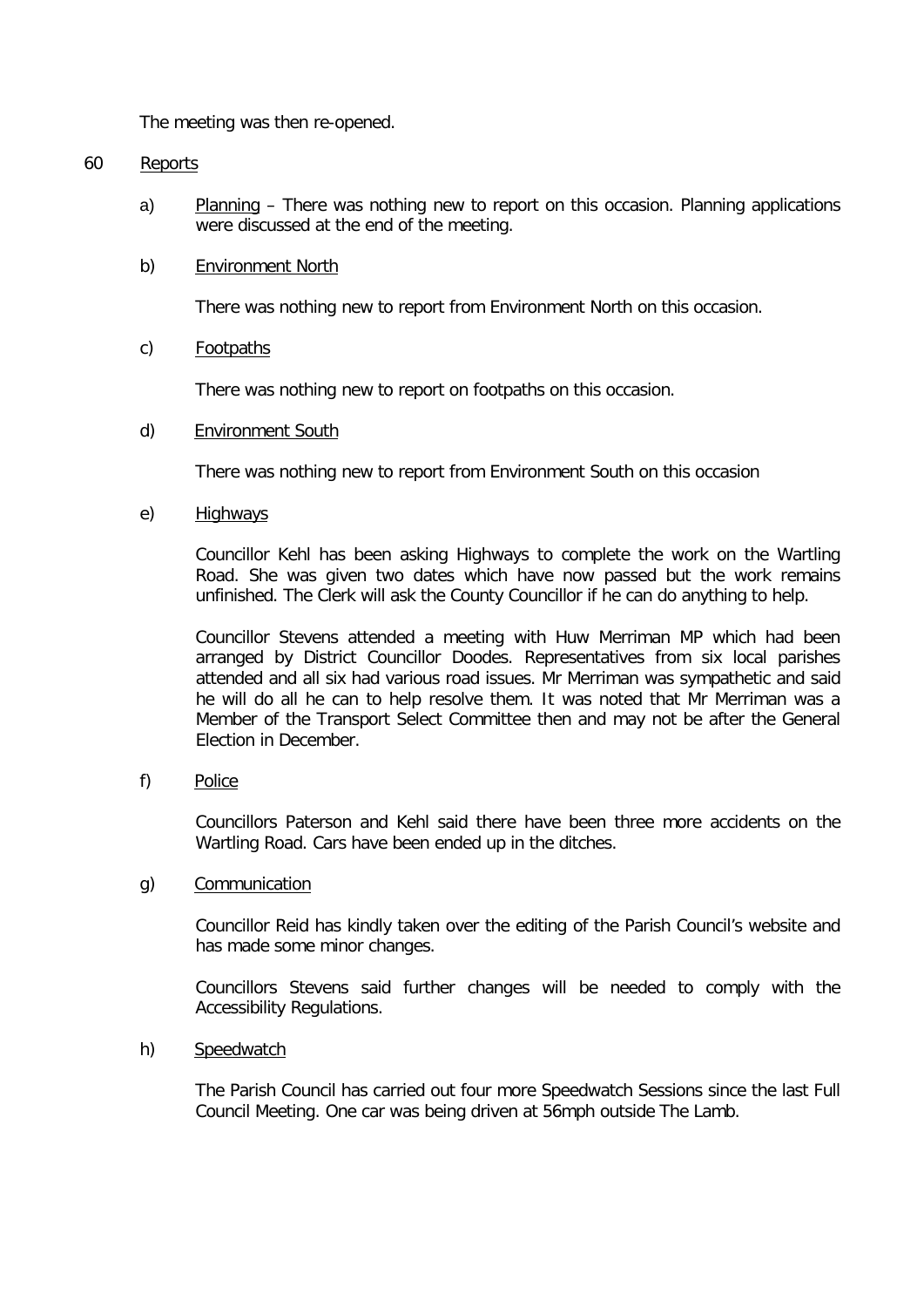# i) Trees

There was nothing new to report on this occasion.

### 61 Reports from outside meetings and courses attended

Councillor Stevens and the Clerk attended the Wealden Parish Conference. Subjects covered included Policing, Planning, updates from the District Council and Climate Change. There was also a Question and Answer Session with the Leader Bob Standley.

During the course of the day delegates were told;

- More PCSOs have been recruited and they will have more powers than previous PCSOs. Each Parish will have a named PCSO.
- Wealden has taken steps to increase its revenue by commercial means. It has already built a crematorium, set up a housing company and bought Vicarage Fields in Hailsham. It now plans to regenerate Hailsham High Street (Hailsham Aspire). Details of its plans can be found on the Wealden District Council website and at its Information Centre in Vicarage Fields. The consultation ends this weekend.
- Wealden District Council has declared a Climate Emergency and aims to be carbon neutral by 2050. Some residents will be restricted as to what they can do because they live in Conservation Areas and/or their properties have Listed Building status.
- The Question and Answer session with the Leader was mainly about parking. Wealden has no plans to decriminalise parking and regards it as a responsibility of the police.

# 62 Precept 2020-2021

After careful consideration Wartling Parish Council resolved;

- that the precept for 2020-2021 will be £7350. This allows the Parish Council to keep up with rising costs. The Parish Council also needs to buy two new defibrillator batteries (approximately £200 each) and make changes to the website so that it complies with the Accessibility Regulations (between £600 and £1000) but it is planned to fund these partly from reserves.
- to continue with the existing verge cutting arrangements with ESCC for 2020-2021.

# 63 Questions from Parish Councillors

There were no questions from any of the Parish Councillors on this occasion.

# 64 Planning Applications

The following planning applications were considered;

WD/2019/2143/F - Northfield Cottage, Boreham Hill, Boreham Street, BN27 4SF - Construction of implement shed – Wartling Parish Council has no objections to this application on any planning grounds.

WD/2019/2144/F - Northfield Cottage, Boreham Hill, Boreham Street, BN27 4SF - Installation of french doors and juliet balcony to first floor - Wartling Parish Council has no objections to this application on any planning grounds.